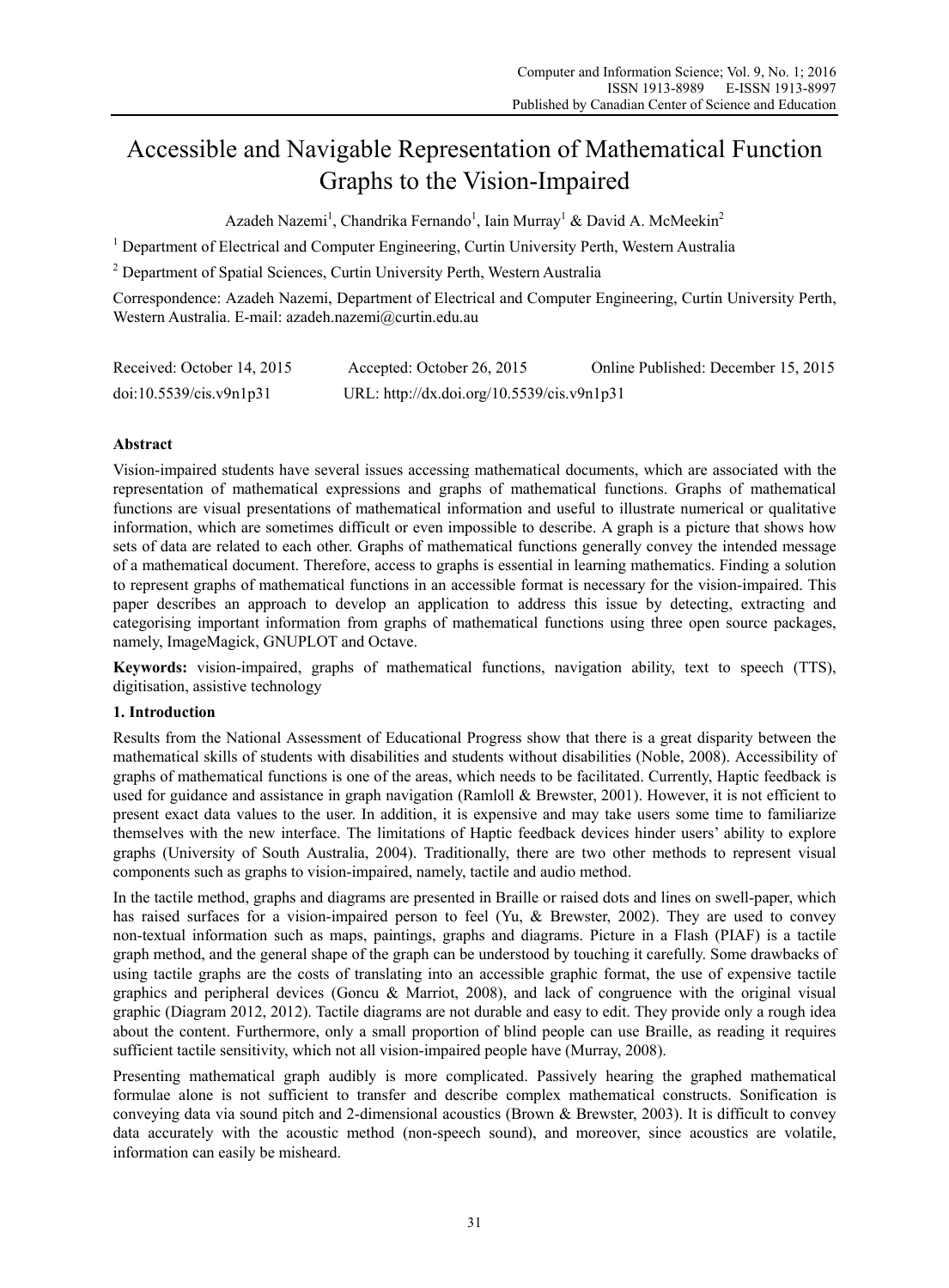# **2. Method**

The proposed method in this research provides an opportunity for vision-impaired, to listen passively to extracted classified data from graphs using Text-to-Speech (TTS), and actively interact with it by navigating through classified information and digitized data tables without requiring another device or peripheral.

The framework of a graph of mathematical functions contains two crossed axes, which meet at the origin. The axes divide the plane into four quadrants. Scaled values are increased from left to right on the horizontal axis and from down to up on the vertical axis. In addition, a data table is a table with two columns to show dependent variable values for each independent variable value. Generally, data tables are converted to graphs for better understanding of the relationship between the vertical and horizontal values (visualisation). Since vision-impaired students are not able to use visual components such as graphs, the graph must be converted into a data table using digitization.

A mathematical function of a graph has several properties which support the extraction of essential information. Regardless of parameter values, the shape of the graph depends on the form of the function. Hence, in most cases, a form of a mathematical function can guess shape of a graph.

The developed Linux command Bash Script application (MathGraphReader) by this research reads the function of the graph as input, performs digitization and extracts all prominent information from the graph using mathematical function properties and concepts of the function followed by plotting the function with GNUPLOT (Williams & Kelly, 2004) and image processing it with ImageMagick (Still, 2005)

This application classifies extracted information, saves them using Mark-up format and represents it by navigation ability. It provides a complete textual description for linear, quadratic, power, polynomial, exponential, logarithmic, and sinusoidal graphs to be replaced with the graph.

# *2.1 General Concepts*

The following are reminders of some common concepts in different graph types:

- If for a specific interval,  $x_2 > x_1$  and  $y_2 < y_1$ , then in this interval graph is decreasing.
- If for a specific interval,  $x_2 > x_1$  and  $y_2 > y_1$ , then in this interval graph is increasing.
- If for a specific interval,  $y_2 = y_1$ , then in this interval the graph is constant.
- If  $f(x) = -f(-x)$ , then the graph is symmetric with respect to y axis.
- If  $f(x) = f(-x)$ , then the graph is symmetric with respect to the origin.
- If at  $x = p$ , first derivative of a function is positive then function is increasing at this point.
- If at  $=p$ , first derivative of a function is negative then function is decreasing at this point.
- If the first derivative of a function is equal to 0 at the point  $x = p$  then this point is critical point of the function and behavior of the function is not predictable at this point. The first derivatives determine that the function is increasing or decreasing, consequently the second derivative shows first derivative is increasing or decreasing. If the second derivative is positive, then the first derivative is increasing, so that the slope of the tangent line to the function is increasing as  $x$  increases and graph of the function is concave up
- If the second derivative is negative, then the first derivative is decreasing, so that the slope of the tangent line to the function is decreasing as  $x$  increases.
- If the second derivative is zero, the graph may be concave up or concave down, it may change from concave up to concave down or from concave down to concave up. This point is an inflection point if third derivative is not zero at this point.
- Maxima and minima points are obtained by finding the roots of second derivative
- *y*-intercepts are calculated by finding function value when  $x=0$
- *x*-intercepts are calculated by finding the root(s) of function  $y = 0$

*2.2 Mathematical Function properties* 

1. Linear:  $v = ax + b$ 

- a) Graphs of these functions are straight lines.
- b) ' $a$ ' is the slope and ' $b$ ' is the y- intercept.
- c) If  $a > 0$  then the line rises.
- d) If  $a < 0$  then the line falls.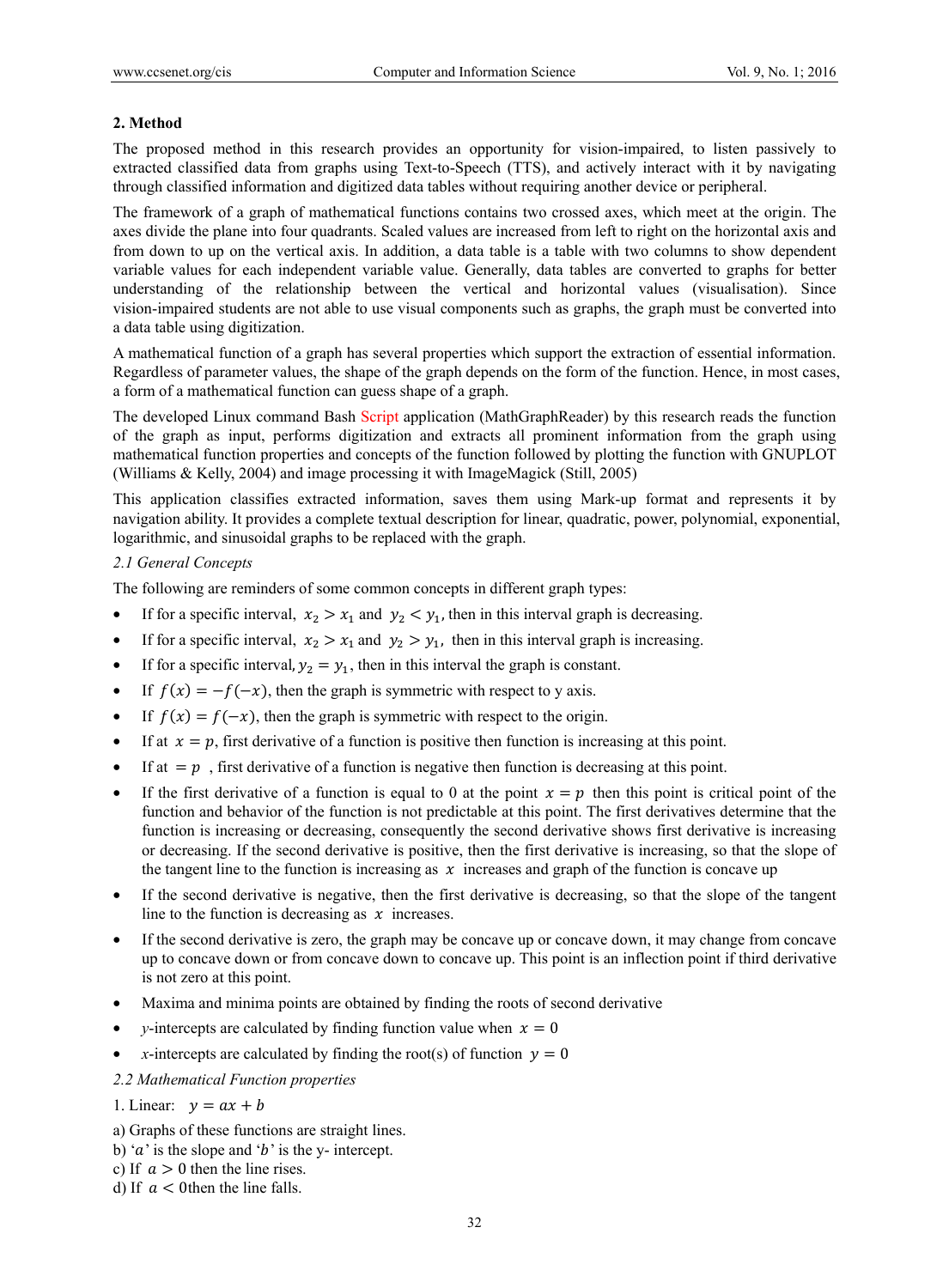2. Quadratic:  $y = a x^2 + bx + c$ a) The graph is called parabola. b) Graph crosses y-axis at  $c$ . The *y*-intercept point is  $c$ . c) If  $a > 0$  then the parabola opens upward, the graph will be 'U' shaped d) If  $a < 0$  the parabola opens downward, the graph will be 'n' shaped 3. Power:  $y = ax^b$ a) If  $b > 0$  then: When  $x = 0$  graph meets origin point When  $x$  is large and positive they are all large and positive. When  $x$  is large and negative and  $b$  is, even:  $\gamma$  is large and positive. When  $x$  is large and negative and  $b$  is odd:  $y$  is large and negative. b) If  $b < 0$  then: When  $x=0$  these functions suffer a division by zero and therefore are all infinite. When  $x$  is large and positive they are small and positive. When  $x$  is large and negative and  $b$  is even:  $y$  is small and positive. When  $x$  is large and negative and  $b$  is odd:  $y$  is small and negative c) If b is a fraction between 0 and 1 then: When  $x =$  zero these functions are all zero. The curves are vertical at the origin and as  $x$  increases they increase but curve toward the  $x$ -axis. 4. Polynomial: $y = a_n x^n + a_{n-1} x^{n-1} + a_2 x^2 + a_1 x^1 + a_0 x^0$ a) The highest power of  $x$  is the degree of the polynomial. b) Polynomials of degree greater than 2 can have more than one maximum or minimum value. c) The largest possible number of minima or maxima points is 'n-1' 5. Exponential:  $y = ab^x$ a) If the base  $b > 1$  then the result is exponential growth. b) If the base  $b < 1$  then the result is exponential decay. 6. Logarithmic:  $y = a \log(x) + b$ a) For small  $x$ ,  $y$  is negative. b) For large  $x$ ,  $y$  is positive but stay small. 7. Sinusoidal:  $y = \frac{a \sin(bx + c)}{}$ a) Graph of Sinusoidal functions has a wave shape with respect to position or time. b) Parameter ' $a$ ' is the amplitude, which affects the height of the wave. c) Parameter 'b' is the angular velocity, which affects the width of the wave. d) Parameter 'c' is the phase angle that shifts the wave left or right. *2.3 Data Extraction*  To provide an accurate textual description from graph the following points must be found: • Intercept values (meeting points of the graph with axes) • Inflection point (graph behaviour is changed) • Starting/Ending points • Minima/Maxima points(critical points) Finding these points in most cases is a complicated process, which involves a large amount of mathematical problem solving. The method to extract these points is plotting the graph using GNUPLOT (open source package) and associated graph function with predefined dimensions and

Assuming plotted graph is saved in output.png using graph.gnu(configuration file) and plotting information is saved in range.txt. According to graph.gnu, the plotted graph by GNUPLOT is in green colour so that graph-only can be extracted from output.png pixels.

to create a configuration file is available in Appendix A (Create configuration file)

specified range of axes. GNUPLOT plots a graph using the configuration file (graph.gnu). The snippet

Gnuplot graph.gnu>&range.txt

Graph –only pixels, dimensions of output.png, Xmax, Xmin , Ymax ,Ymin, X-axis range ,Y-axis range, X-ratio and Y-ratio are obtained using the snippet given in Appendix A (Essential parameters )

Graph-only pixels are saved in file called green-graph-pixels.

X-ratio and Y-ratio are used to convert pixel coordinate points to real values.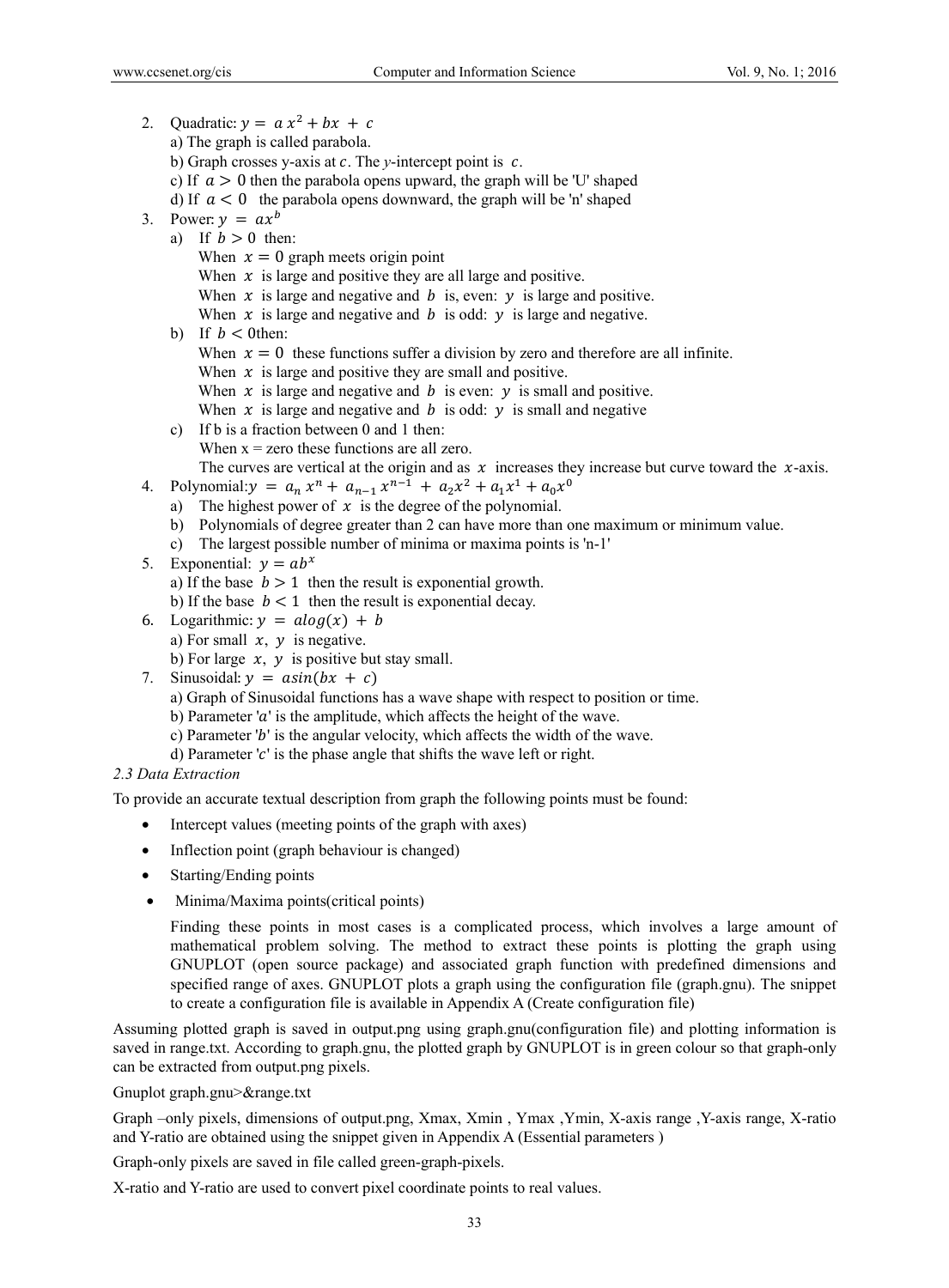The following command removes all pixels except green ones, which indicate graph-only pixels.

Origin point is located at (Width/2, Height/2) which is intersection point of two axes.

To find graph locations in plane, Table 1 is used. First column of the table indicates that mathematical graph function area is divided into four quadrants. The second column shows coordinate value conditions in each quadrants.

#### Table 1**.** Graph location in plane

| Location   | Real value      | <b>Gnuplot Graph</b>                                                                                                               | Command                                                        |
|------------|-----------------|------------------------------------------------------------------------------------------------------------------------------------|----------------------------------------------------------------|
| Ouadrant 1 | $x>0$ y>0       | $x$ >Width/2 y>Height /2                                                                                                           | cat pixel.txt awk '\$1>'\$xOrogin'<br>&& \$2>'\$yOrigin  wc -1 |
| Quadrant 2 | $x < 0$ $y > 0$ | $x$ < Width/2 $y$ > Height /2                                                                                                      | cat pixel.txt awk '\$1<'\$xOrogin'<br>&& \$2>'\$yOrigin  wc -1 |
| Ouadrant 3 | $x < 0$ $y < 0$ | $x$ Width/2 y Height /2                                                                                                            | cat pixel.txt awk '\$1<'\$xOrogin'<br>&& \$2<'\$yOrigin  wc -1 |
| Quadrant 4 | $x>0$ y<0       | $x$ >Width/2 y <height 2<="" td=""><td>cat pixel.txt awk '\$1&gt;'\$xOrogin'<br/>&amp;&amp; \$2&lt;'\$yOrigin  wc -1</td></height> | cat pixel.txt awk '\$1>'\$xOrogin'<br>&& \$2<'\$yOrigin  wc -1 |

*x*-intercept where the graph crosses x-axis is extracted by finding root(s) which is usually complicated, this point is extracted by finding green pixel(s) in graph image of GNUPLOT with y=Height/2.

Similarly, *y*-intercept where the graph crosses the *y*-axis is extracted by assigning zero to x in graph equation and obtaining y. This point is extracted by finding green pixel(s) in GNUPLOT graph image with x=Width/2.

Also, absolute minima is obtained by finding  $(X_{Ymin}, Ymin\_of\_Green\_pixels)$ , and absolute maxima is obtained by finding  $(X_{Ymax}, Ymax_{\text{max}} f_{\text{f}})$  (Green\_Pixels).

In order to convert all obtained pixel scaling coordinate values to real scale values:

X-Real=X-Ratio\*X-in-GNUPLOT-graph

Y-Real=Y-Ratio\*Y-in-GNUPLOT-graph

For finding critical and inflection points first and second derivatives are obtained using Octave. Then using GNUPLOT graph of derivatives are plotted and roots of them calculated. Root(s) of first derivative represent critical points and root(s) of second derivative nominate inflection points.

digitizer and derivative are two bash scripts utilizing Octave Package to help vision-impaired students to digitize and find derivatives of function. Appendix A (digitizer) and Appendix A (derivative) provide codes for these two functions.

# *2.4 Testing*

Figure. 1 illustrates the mathematical graph of function  $y = x^4 + 3x^3 + 4$  (left) and generated graph by GNUPLOT for  $y=x**4+3*x**3+4$  (right).



Figure 1. Mathematical graph and its similar product by GNUPLOT for  $y = x^4 + 3x^3 + 4$ 

Figure 1 (left) indicates that: the minimum is located at  $x = -2.25$  and the minimum value is approximately -4.54.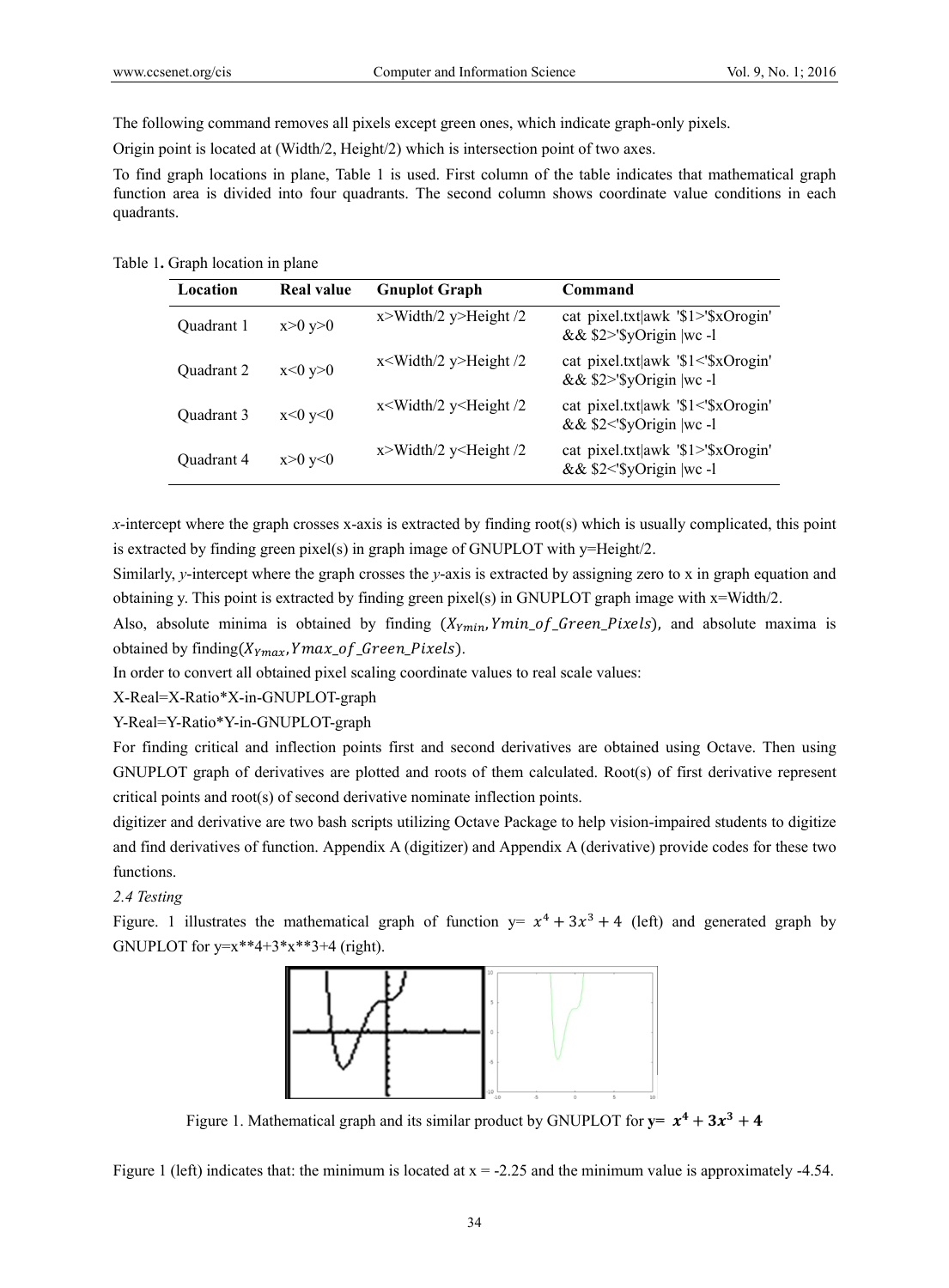Figure 1 (right) is plotted by GNUPOLT using  $y=x**4+3*x**3+4$ .

The following is all data extracted by the developed application from Figure 1 (right):

- The degree of this graph is 4
- It is a polynomial.
- There are 3 possible maxima and minima.
- The *y*-intercept is  $(0, 4)$ .
- The *x*-intercept are  $(-3, 0), (-1, 0)$ .
- The graph is located at quadrants 1, 2 and 3.
- Absolute minima is located at:  $(-2.14815, -4.40191)$ , it is a critical point
- First derivative is  $4x^3 + 9x^2$
- Second derivative is  $12x^2 + 18x$

# *2.5 Tagging Classified Information and Mark-up Format Generation to Implement Navigation Ability*

MathGraphReader uses MathML to represent original function and its derivatives, classifies extracted information and saves them as Mark-up format. Mark-up format is a collection of information with meaningful tags. Figure 2 illustrates graph of function ( $2x^4 + x^3 - 3x^2$ ) in blue, first derivative in red and second derivative in green.



Figure 2 Graph of function ( $2x^4 + x^3 - 3x^2$ ) in blue, first derivative in red and second derivative in green

Table 2 indicates Markup format such as MathML for representing function, its derivatives and the results of digitization. MathML representation for function and its derivatives and data table.

| Table 2. Represent digitization results for a mathematical function in Mark-up format |  |  |  |
|---------------------------------------------------------------------------------------|--|--|--|
|                                                                                       |  |  |  |

| <b>Original function</b>                                | <b>First Derivative</b>                               | <b>Second Derivative</b>                              | <b>Digitization result</b>                                                                                       |
|---------------------------------------------------------|-------------------------------------------------------|-------------------------------------------------------|------------------------------------------------------------------------------------------------------------------|
| $\text{3}$ $2x^4 + x^3$ –                               | $\pi$ ath $8x^3 + 3x^2 - 6x$                          | $\pi$ and $24x^2 + 6x - 6$                            | <data table=""></data>                                                                                           |
| $3x^2$                                                  | $\leq$ mrow $>$                                       | $\leq$ mrow $>$                                       | $\langle \text{mi}\rangle x, y, y' \langle \text{mi}\rangle \langle \text{mo}\rangle = \langle \text{mo}\rangle$ |
| $<$ mrow $>$                                            | $\leq$ mrow $>$                                       | $\leq$ mrow $>$                                       | $\text{cm} > -3,108,-171 \text{cm}$                                                                              |
| $\leq$ mrow $>$                                         | $\rm{m}$ $>8$ $\rm{m}$                                | $\rm{m}$ >24 $\rm{m}$                                 | $\m{-2,12,-40}$ $\m{-2,12}$                                                                                      |
| $\rm{m}$ >2 $\rm{m}$                                    | $<$ msup $>$                                          | $<$ msup $>$                                          | $\m{-1,-2,1}\m{-1}$                                                                                              |
| $<$ msup $>$                                            | $\langle \text{m} \rangle x \langle \text{m} \rangle$ | $\langle \text{mi}\rangle x \langle \text{mi}\rangle$ | $\rm{m>0,00~cm>}$                                                                                                |
| $\langle \text{m} \rangle x \langle \text{m} \rangle$   | $\rm <$ mn $>3$ $\rm <$ /mn $>$                       | $\rm{m}$ >2 $\rm{m}$                                  | $\m{m>1,0,5}\m{mm}$                                                                                              |
| $\text{cmn}$ >4 $\text{cmn}$                            | $<$ /msup>                                            | $<$ /msup>                                            | $\m{cm}$ n $>$ 2,28,64 $\m{cm}$ n $>$                                                                            |
| $<$ /msup>                                              | $\langle$ mrow $\rangle$                              | $\le$ /mrow>                                          | $\m{cm} > 3,162,225 \m{cm}$                                                                                      |
| $\langle$ mrow $\rangle$                                | $\rm{m}$ o $\rm{m}$ $\rm{m}$ o $\rm{m}$               | $\rm \leq$ mo $\geq$ + $\leq$ /mo $\geq$              | $\triangle$ data table $\triangleright$                                                                          |
| $\rm \leq m$ 0> $\rm \leq \leq m$ 0>                    | $\leq$ mrow $>$                                       | $\leq$ mrow $>$                                       |                                                                                                                  |
| $<$ msup $>$                                            | $\rm{m} >3$ $\rm{m}$                                  | $\text{cm}$ >6 $\text{cm}$                            |                                                                                                                  |
| $\langle \text{mi}\rangle$ x $\langle \text{mi}\rangle$ | $<$ msup $>$                                          | $\langle mi \rangle x \langle mi \rangle$             |                                                                                                                  |
| $\rm{m} >3$ $\rm{m}$                                    | $\langle mi \rangle x \langle mi \rangle$             | $\le$ /mrow>                                          |                                                                                                                  |
| $<$ /msup>                                              | $\rm{m22m}$                                           | $\rm \leq$ mo $\geq$ - $\leq$ /mo $\geq$              |                                                                                                                  |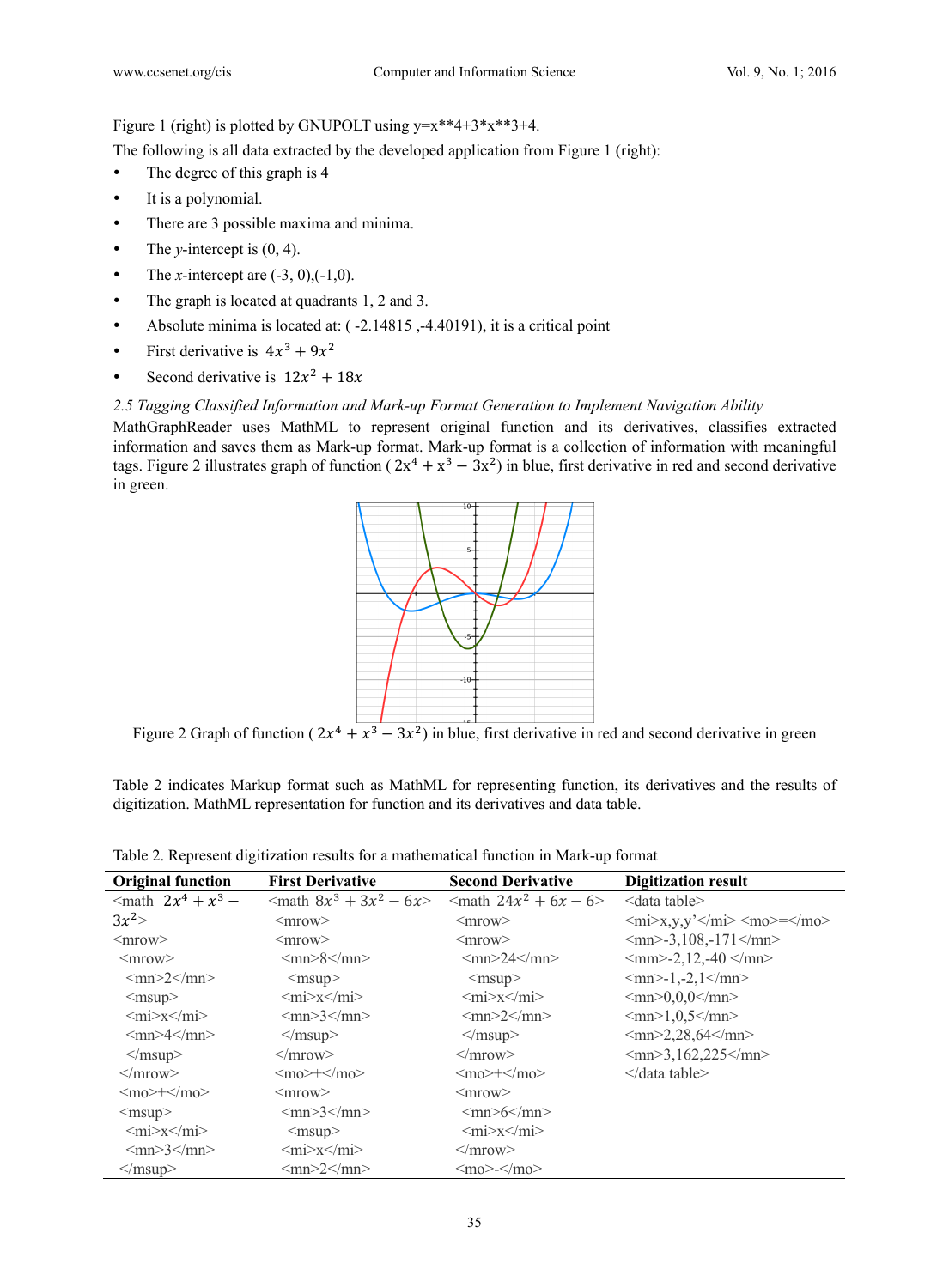| $\rm \leq m$ <sup>2</sup> $\rm \leq$ /m <sup>2</sup>  | $<$ /msup>                                            | $\rm{m>6}$ /mn $>$       |  |
|-------------------------------------------------------|-------------------------------------------------------|--------------------------|--|
| $\leq$ mrow $>$                                       | $\langle$ mrow $\rangle$                              | $\langle$ mrow $\rangle$ |  |
| $\rm{m} >3$ $\rm{m}$                                  | $\langle$ mo>- $\langle$ mo>                          | $\le$ /math>             |  |
| $<$ msup $>$                                          | $\leq$ mrow $>$                                       |                          |  |
| $\langle \text{m} \rangle x \langle \text{m} \rangle$ | $\rm{m>6}$ /mn $>$                                    |                          |  |
| $\rm{m}$ >2 $\rm{m}$                                  | $\langle \text{m} \rangle x \langle \text{m} \rangle$ |                          |  |
| $<$ /msup>                                            | $<$ /mrow>                                            |                          |  |
| $\langle$ mrow $\rangle$                              | $<$ /mrow>                                            |                          |  |
| $\langle$ mrow $\rangle$                              | $\le$ /math>                                          |                          |  |
| $\le$ /math>                                          |                                                       |                          |  |

This research considers several tags to classify extracted information from graph. Table 3 indicates these tags and their utilization.

|  |  | Table 3. Markup-Tags to classify extracted data by MathGreaph Reader |
|--|--|----------------------------------------------------------------------|
|  |  |                                                                      |

| <b>Classified information</b>                                                                                                     | Tag                                                                 |
|-----------------------------------------------------------------------------------------------------------------------------------|---------------------------------------------------------------------|
| <functiontype><polynomial< functiontype=""></polynomial<></functiontype>                                                          | <functiontype></functiontype>                                       |
| <degree>&lt;4&gt;</degree>                                                                                                        | <degree></degree>                                                   |
| <yintercept>0<td><yintercept></yintercept></td></yintercept>                                                                      | <yintercept></yintercept>                                           |
| $\langle$ xIntercept $>0\langle x]$ ntercept $>$<br><xintercept>1/xIntercept&gt;<br/><xxintercept>-1.5</xxintercept></xintercept> | $\langle$ xIntercept $\rangle$ $\langle$ xIntercept $\rangle$       |
| <y axissymmetry="">No</y>                                                                                                         | $\langle y \rangle$ axisSymmetry $\langle y \rangle$ axisSymmetry   |
| <br><br>coriginSymmetry>No                                                                                                        | <originsymmetry></originsymmetry>                                   |
| <derivativeroot>&lt;0&gt;</derivativeroot>                                                                                        | <derivativeroot></derivativeroot>                                   |
| <derivativeroot>&lt;0.6&gt;</derivativeroot>                                                                                      |                                                                     |
| <derivativeroot>-1.07&gt;</derivativeroot>                                                                                        |                                                                     |
| <relativemnima>0<br/><location><q1<location></q1<location></location></relativemnima>                                             | <relativemnima> or Maxima<br/><location></location></relativemnima> |
| <location><q2<location></q2<location></location>                                                                                  |                                                                     |
| <location><q3<location></q3<location></location>                                                                                  |                                                                     |
| <location><q4<location></q4<location></location>                                                                                  |                                                                     |
| <decreasing>&lt;-3,-1.07</decreasing>                                                                                             | <decreasing></decreasing>                                           |
| <increasing>&lt;-1.07,0</increasing>                                                                                              | <increasing></increasing>                                           |
| <decreasing>&lt;0,0.6</decreasing>                                                                                                |                                                                     |
| <increasing>&lt;0.6,3</increasing>                                                                                                |                                                                     |

#### **3. Evaluation**

To estimate how MathGraphReader can be practical and useful before developing this application, in order to extract information from mathematical graphs, a survey was conducted using a questionnaire among 28 vision-impaired students. They were asked the following question:

"The following is an alternative description for a mathematical function graph. Please rate how you understand the graph by listening to this description once?"

Horizontal axis is labeled *x* and its range is between -3 to 3. Vertical axis is labeled *y* and its range is between -3 to 3. Shape of graph is parabola. Horizontal and vertical step value is 1.This graph is plotted from the equation: *y* is equal *x* power 2 minus 2 times *x*. The graph is started from point  $(-1, 3)$  until  $(3,3)$ . The graph is located at  $(1,2)$ and 4 quadrants. *x*-intercept occurs at points (0,0) and (2,0). *y*-intercept occurs at point (0,0). The graph has absolute minimum at point (1,-1).

Figure 3 illustrates the participants' responses and how they communicated with this alternative text description while students listened to text only once and did not use navigation ability to explore data table.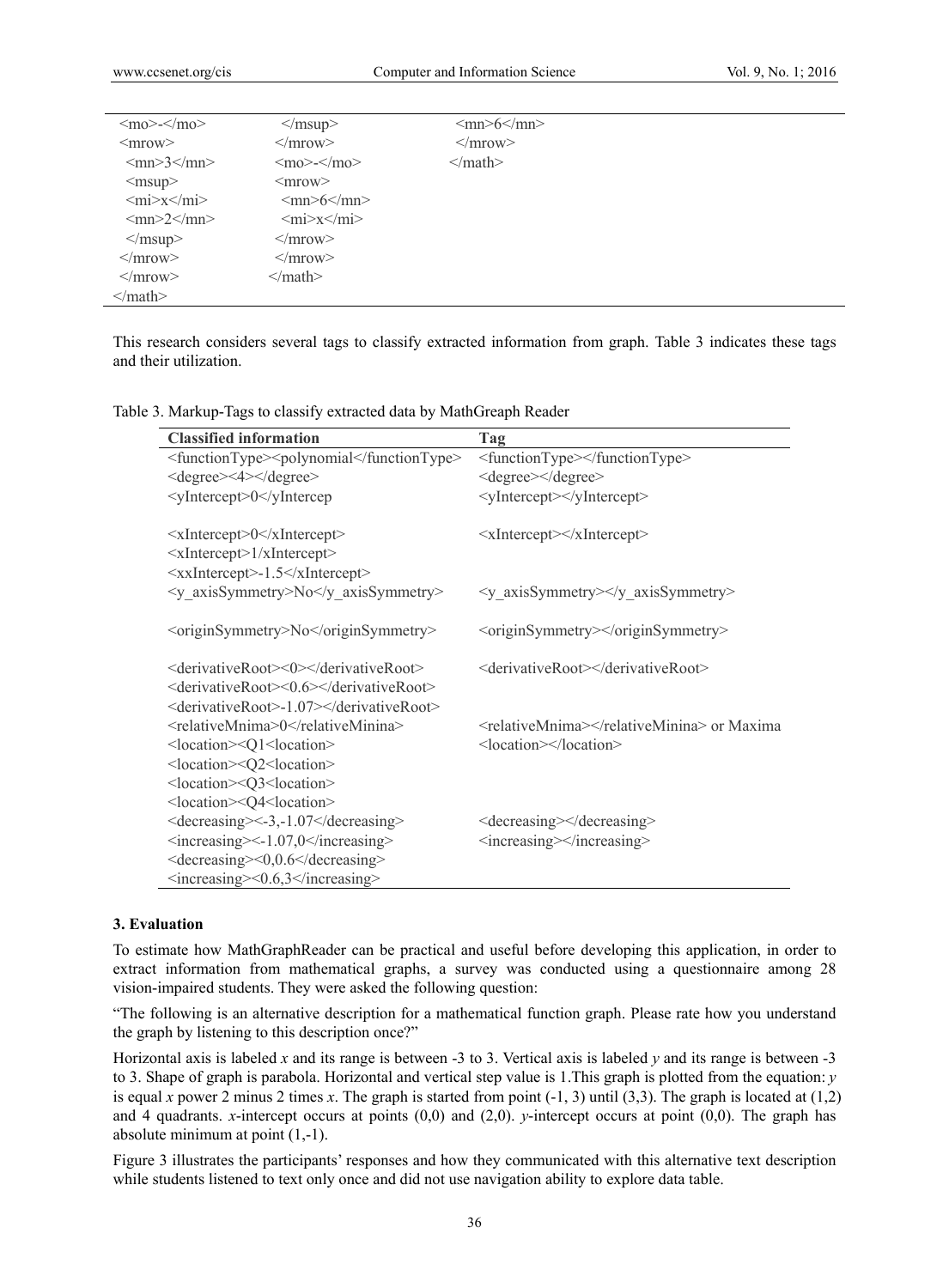Figure 4 shows Participants responses about .understanding mathematical graph by listening to text description







Figure 4. Participants' responses about navigation ability importance to access to graph information

#### **4. Conclusion**

The research undertaken achieved graph data extraction or graph digitization to create alternative textual descriptions by developing MathGraphReader.

MathGraphReader utilizes text processing, image processing, plotting and mathematical concepts to extract information from visual graphs and represent it in a non-visual /textual environment.

This application provides the opportunity for vision impaired students to access interactively graph information utilising navigation ability.

After developing this application, another questionnaire was embedded in an interactive application to evaluate the usability of this method in representing graph information to vision-impaired students,

The evaluation questionnaire application helps vision impaired students to receive graph information, navigate and rehear missing parts, and then ask a question to determine their understanding level. The evaluation questionnaire is still in progress and has not been finalised yet, it is available in Appendix B

### **References**

- American Psychological Association. (1972). *Ethical standards of psychologists*. Washington, DC: American Psychological Association.
- Anderson, C. A., Gentile, D. A., & Buckley, K. E. (2007). *Violent video game effects on children and adolescents: Theory, research and public policy.* http://dx.doi.org/10.1093/acprof:oso/9780195309836.001.0001
- Beck, C. A. J., & Sales, B. D. (2001). *Family mediation: Facts, myths, and future prospects* (pp. 100-102). Washington, DC: American Psychological Association. http://dx.doi.org/10.1037/10401-000

Brown, L. M., & Brewster, S. A. Drawing by Ear: Interpreting Sonified Line Graphs. Proc. 9th International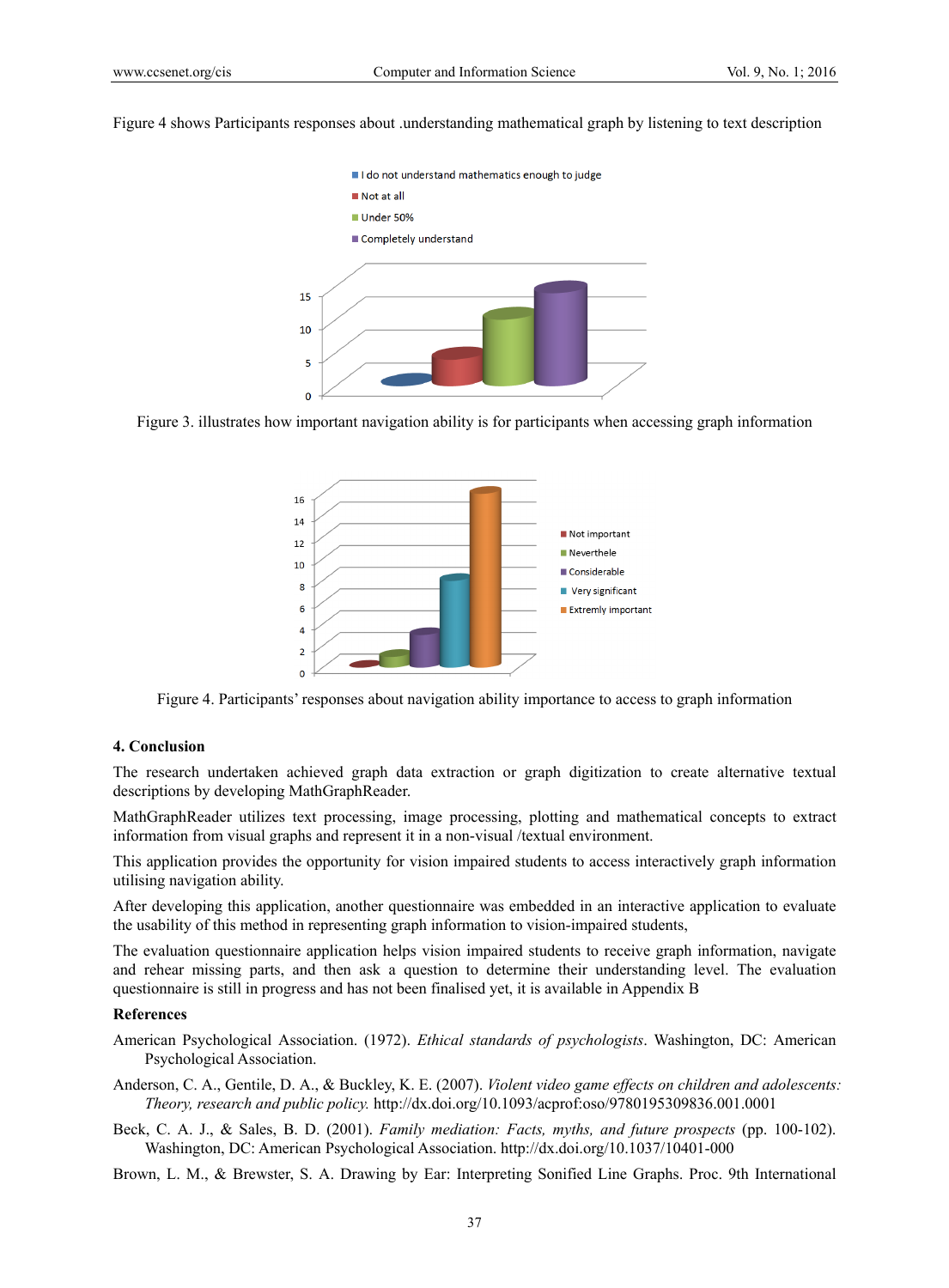Conference on Auditory Display -ICAD 2003, 152-156. Retrieved from http://icad.org/Proceedings/2003/BrownBrewster2003a.pdf

- Goncu, C., & Marriott, K. (2012). Accessible Graphics: Graphics for Vision Impaired People. Proc. 7th International Conference on the Theory and Application of Diagrams, 2012, http://dx.doi.org/10.1007/978-3-642-31223-6\_5
- Goncu, C., & Marriott, K. (2008). Tactile Chart Generation Tool. Proc. 10<sup>th</sup> International ACM SIGACCESS Conference on Computers and Accessibility 2008, ACM Press (2008), 255-256. http://dx.doi.org/10.1145/1414471.1414525
- Murray, I. (2008). Instructional eLearning Technologies for the Vision Impaired. PhD Thesis, Curtin University, 2008.
- Nazemi, A., Murray, I., & Mohammad, N. (2012). Mathspeak: An audio method for presenting mathematical formulae to blind students: Proceeding of the 5th International Conference on Human System Interactions (HSI). (p. 48-58). http://dx.doi.org/10.1109/HSI.2012.17
- Noble, S. (2007). Universal Design for Math Learning: Bridging the Technology and Policy Divide. 1st International Conference on Technology-based Learning with Disability–LWD07, 2007, 7-12. Retrieved from https://www.dessci.com/en/reference/articllwd07es/-noble.htm
- Still, M. (2006). The Definitive Guide to ImageMagick. Springer 2006. Retrieved from http://dl.acm.org/citation.cfm?id=1121616
- University of South Australia. (2004). Online Accessibility Action Plan. Retrieved from http://w3.unisa.edu.au/footer/accessibility/ actionplan.pdf
- Williams, T., & Kelly. C. (2004). Gnuplot 4.6 An Interactive plotting Program. Retrieved from http://www.gnuplot.info/docs\_4.6/gnuplot.pdf
- Yu, W., & Brewster, S. (2002). Multimodal Virtual Reality Versus Printed Medium in Visualization for Blind People. Proc. 5<sup>th</sup> International ACM Conference on Assistive Technologies ACM Press (2002), 57-64. Retrieved from http://dl.acm.org/citation.cfm?id=638261
- Yu, W., Ramloll, R., & Brewster, S. A. (2001). Haptic Graphs for Blind Computer Users. Proc. 1<sup>st</sup> International Workshop on Haptic Human-Computer Interaction, 2001, 41-51. Retrieved from http://www.dcs.gla.ac.uk/~stephen/papers/HHCI-ray.pdf

#### **Appendix A**

Create configuration file:

function=\$1

echo "set term png" >graph.gnu

echo 'set output "output.png"'>>graph.gnu

echo 'set xrang restore'>>graph.gnu

echo 'set yrange restore'>>graph.gn

- echo 'show xrange'>>graph.gnu
- echo 'show yrange'>>graph.gnu

echo plot \$function in with lines lc rgb '"green"' notitle>>graph.gnu

Gnuplot graph.gnu>&range.txt

#### **Essential parameters**

Gnuplot graph.gnu>&range.txt

convert output .png txt :- | grep green |sed 's /:.\*#/ /g;1d;s/,/ /g '| awk '{ print \$1,\$2}' > green-graph-pixels.txt Height=\$(identify -format %h output.png)

Width= $\frac{1}{2}$ (identify -format %w output.png)

Xmin=\$(cat range.txt|grep xrange|sed 's/:.\*//g'|sed 's/.\*\[//g')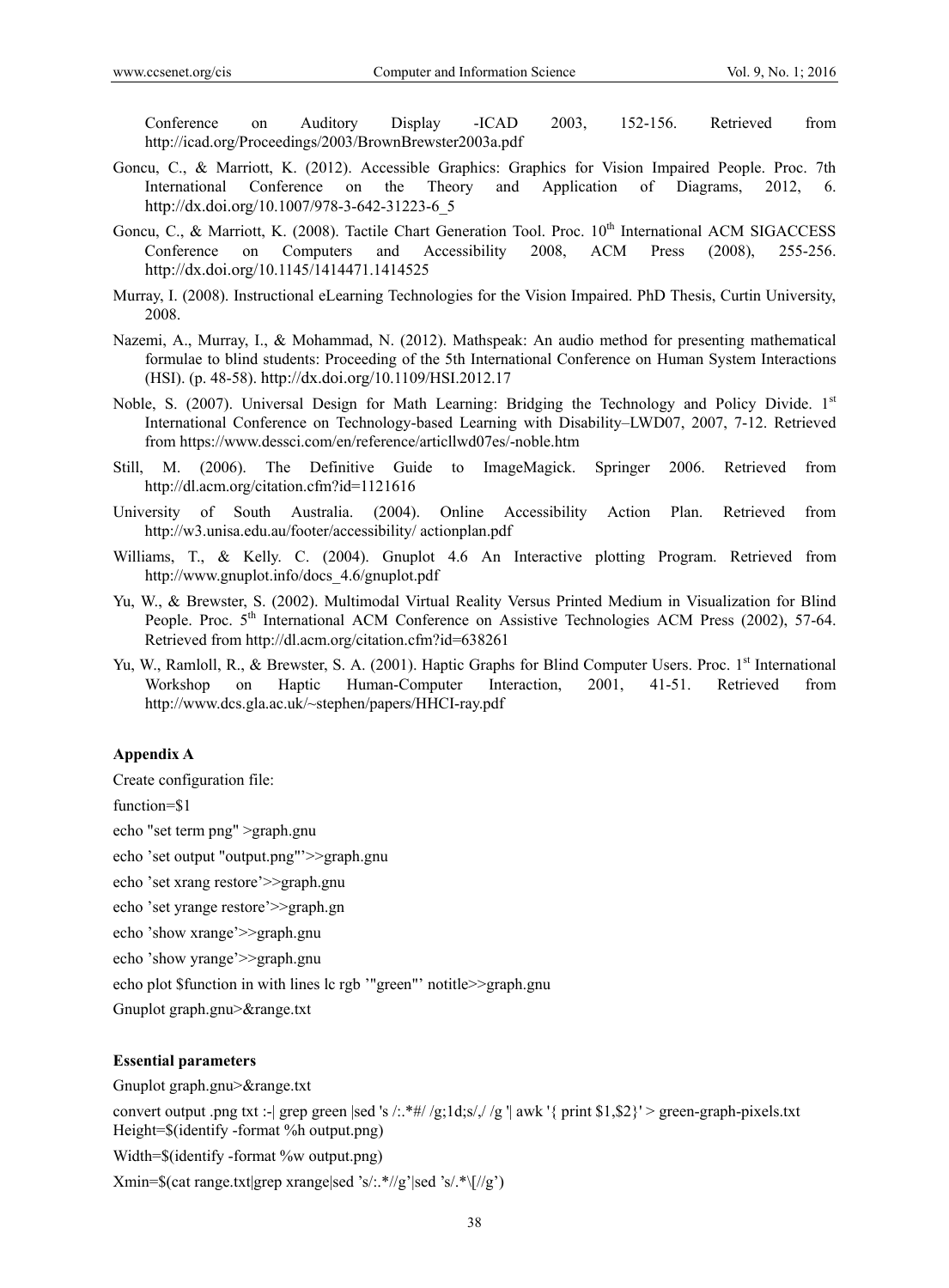Xmax= $\{(cat range.txt|green xrange|green -o -P'(?<=).*(?=))'\}$ Ymin=\$(cat range.txt|grep yrange|sed 's/:.\*//g'|sed 's/.\*\[//g') Ymax= $\{(cat range.txt|green triangle]$ grep -o -P ' $(?<=).*(?=|)'$ X-Axis-Range=(echo \$Xmax-\$Xmin|bc) Y-Aaxis-Range=\$(echo \$Ymax-\$Ymin|bc) X-Ratio=X-Axis-Range/Width Y-Ratio=Y-Axis-Range/Height **digitizer**  Formula=\$1 initial=\$2 Star="\*";power="^" OctaveForm1=\$(echo \$Formula|sed "s/\$Star/star/g"|sed "s/starstar/\$power/g"|sed \$ OctaveForm2=\$(echo \$OctaveForm1|sed 's/x/x(1)/g') echo "function  $F=NewFunc(x)$ " $>>NewFunc.m$ echo "F=["\$OctaveForm2"]">>NewFunc.m echo "end" >> NewFunc.m initial="x0=["\$initial"]" echo \$initial>>initialize.m new="'NewFunc'" expression="[x,fval]=fsolve("\$new",x0)" echo \$expression>>initialize.m octave --silent --eval "initialize" **derivative** 

echo "syms x ">>differ.m echo "differentiate ("\$OctaveForm1",x)">>differ.m octave --silent --eval "differ"

#### **Appendix B**

#### **Evaluation Questionnaire**

Welcome to the mathematical function graph questionnaire system .This system first presents some information about a graph , helps you to extract prominent points of the graph then, ask some question about graph such as shape and location. The purpose of this questionnaire is to evaluate mathematical function graph understanding by listening to the audio text description using navigating ability. It is not for assessing your knowledge so if you are not familiar with scope of any question feel free to press B( for Bypass) to ignore this question . You do not have time limitation . You do not need to provide your identification details.

- By clicking N(for No), you do not want to participate to this research questionnaire and exit
- By clicking Y(for Yes), you consent that you are willing to answer the questions in this questionnaire and continue
- After listening each question if you are ready to answer Press: Y for yes and Submit and go to the next question pressing: S(for Submit)
- Rehear this talking guide press **I( for Info)**
- Ignore the question pressing: B (for Bypass)
- Rehear whole description pressing: A(for All).
- Navigate through description and rehear missing part pressing: F (for forward) and R( for rewind)

Description :the graph is plotted from the function :

y is equal 2 times x power 4 plus x power three minus three times x power 2